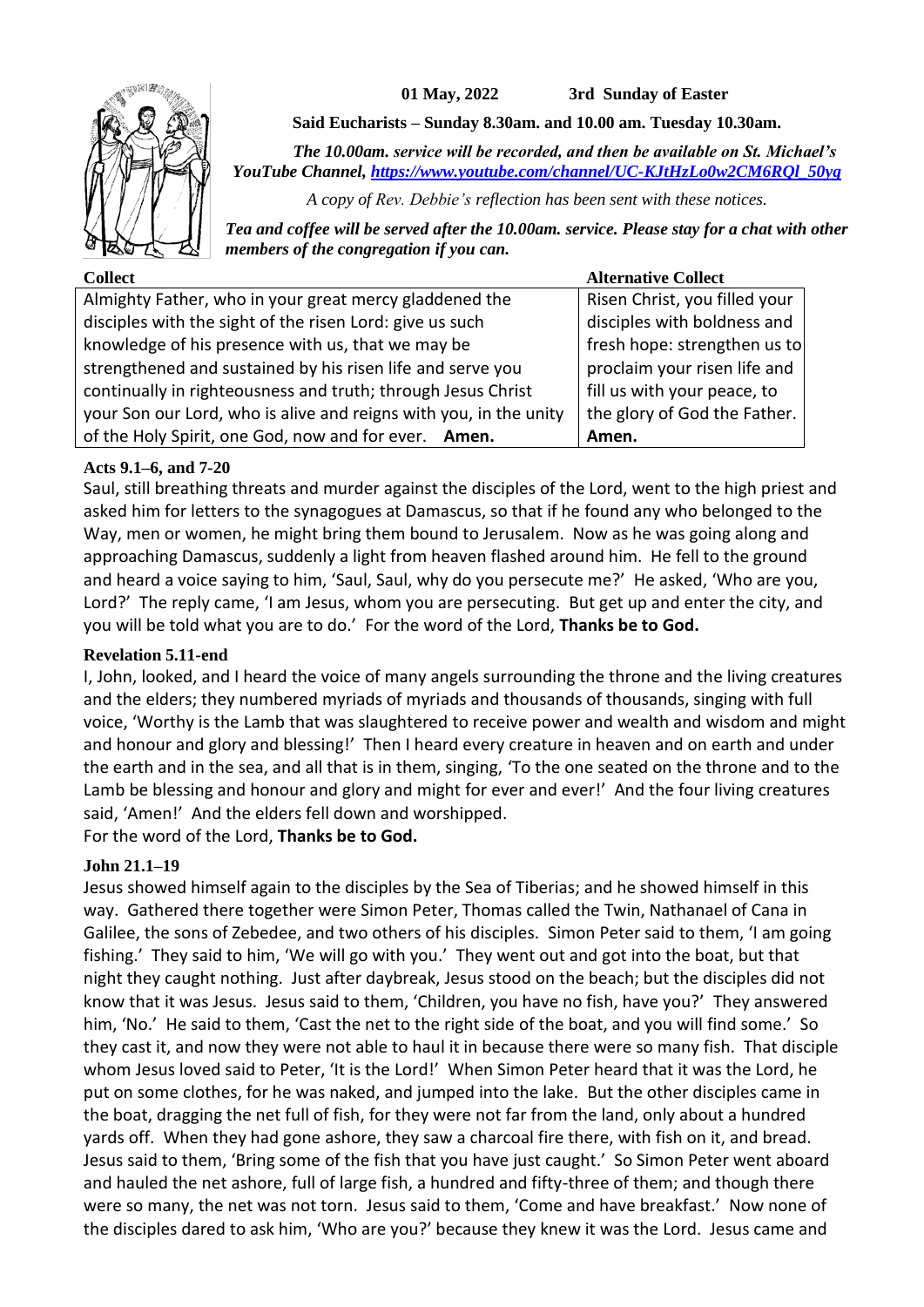took the bread and gave it to them, and did the same with the fish. This was now the third time that Jesus appeared to the disciples after he was raised from the dead. When they had finished breakfast, Jesus said to Simon Peter, 'Simon son of John, do you love me more than these?' He said to him, 'Yes, Lord; you know that I love you.' Jesus said to him, 'Feed my lambs.' A second time he said to him, 'Simon son of John, do you love me?' He said to him, 'Yes, Lord; you know that I love you.' Jesus said to him, 'Tend my sheep.' He said to him the third time, 'Simon son of John, do you love me?' Peter felt hurt because he said to him the third time, 'Do you love me?' And he said to him, 'Lord, you know everything; you know that I love you.' Jesus said to him, 'Feed my sheep. Very truly, I tell you, when you were younger, you used to fasten your own belt and go wherever you wished. But when you grow old, you will stretch out your hands, and someone else will fasten a belt around you and take you where you do not wish to go.' He said this to indicate the kind of death by which he would glorify God. After this he said to him, 'Follow me.'

## **Post Communion Prayer**

Living God, your Son made himself known to his disciples in the breaking of bread: open the eyes of our faith, that we may see him in all his redeeming work; who is alive and reigns, now and for ever. **Amen.**

# *Forthcoming Activities and Events at St. Michael's*

**NAPPY DAYS - North Transept – Wednesday, 04 May– 1.30pm.-3.00pm.**

A church-sponsored drop-in group for parents with new babies, offering a cuppa and a chat with other parents.

## **BISHOP STEVEN'S VISIT TO AMERSHAM DEANERY – Thursday, 05 May**

Our Diocesan Bishop, Bishop Steven Croft, the Bishop of Oxford, will be making a visit to the Amersham Deanery, of which we are part, on Thursday, 5 May 2022. All members of St Michael's are invited to an evening event from 6:30pm. onwards at St. Mary's Church, Chesham. The closest car park is the Water Meadow Car Park, HP5 1LF. The event will include displays by the churches in the Deanery (including St. Michael's) with refreshments, followed by Celebration Evening Worship with a talk by Bishop Steven, and then a Q&A session with him. If you intend to go, it will be helpful if you could let the Church Office know email: [office@stmichaelsamersham.org.](mailto:office@stmichaelsamersham.org) or phone: 726680.

## **OFFICE CLOSED – Friday, 06 – Tuesday, 10 May**

The Office will be closed for three days, re-opening on Wednesday, 11 May. E-mail will be monitored during this time but phone messages may not be picked up every day.

## **"POP IN AND PAINT" - St. Michael's – Friday, 06 May – 10.30am. – 12.15pm.**

Join Jenny Thompson and Liz Grammenos from Simpatico. No experience needed - only enthusiasm and interest. All materials supplied, but you are welcome to bring your own paints. If you prefer just to come along for a chat and to watch the proceedings, that's fine too!

### **TRAIDCRAFT STALL –Sunday, 08 May, after the 10.00am. Gathered Round service**

The monthly Traidcraft stall, situated in the South Transept near the exit door, offers a selection of products available on the day. Special orders should be given to Sue Eames, or left in the Office, to ensure availability.

### **CRAFTY CUPPA – North Transept – Friday, 13 May – 10.30am. – 11.30am.**

A monthly drop-in session for everyone, especially those on their own. If you engage in a craft such as knitting or embroidery, bring it with you and enjoy some company while you work. Fancy just a cuppa, or would you enjoy an opportunity to chat? Then come along. You will be very welcome.

## **CELEBRATION OF THE LIFE OF RICHARD BAER - Chesham and Ley Hill Golf Club, HP5 1UZ – Friday, 13 May - 12.30pm. – 3.00pm. -**

All are welcome, and a buffet lunch will be served. This is not a formal event, so please dress comfortably. If you have any questions, please emai[l davidbaer2@gmail.com](mailto:davidbaer2@gmail.com) or text 07980 176816.

### **ANNUAL PAROCHIAL CHURCH MEETING (APCM) – Sunday, 15 May 10.00am.**

The APCM will take place in church, and will be followed by a short Holy Communion Service. Attendance at the APCM is limited to those on the electoral roll of the parish. The agenda and other papers relating to the meeting will be made available shortly to those on the roll. The meeting agenda will include elections for